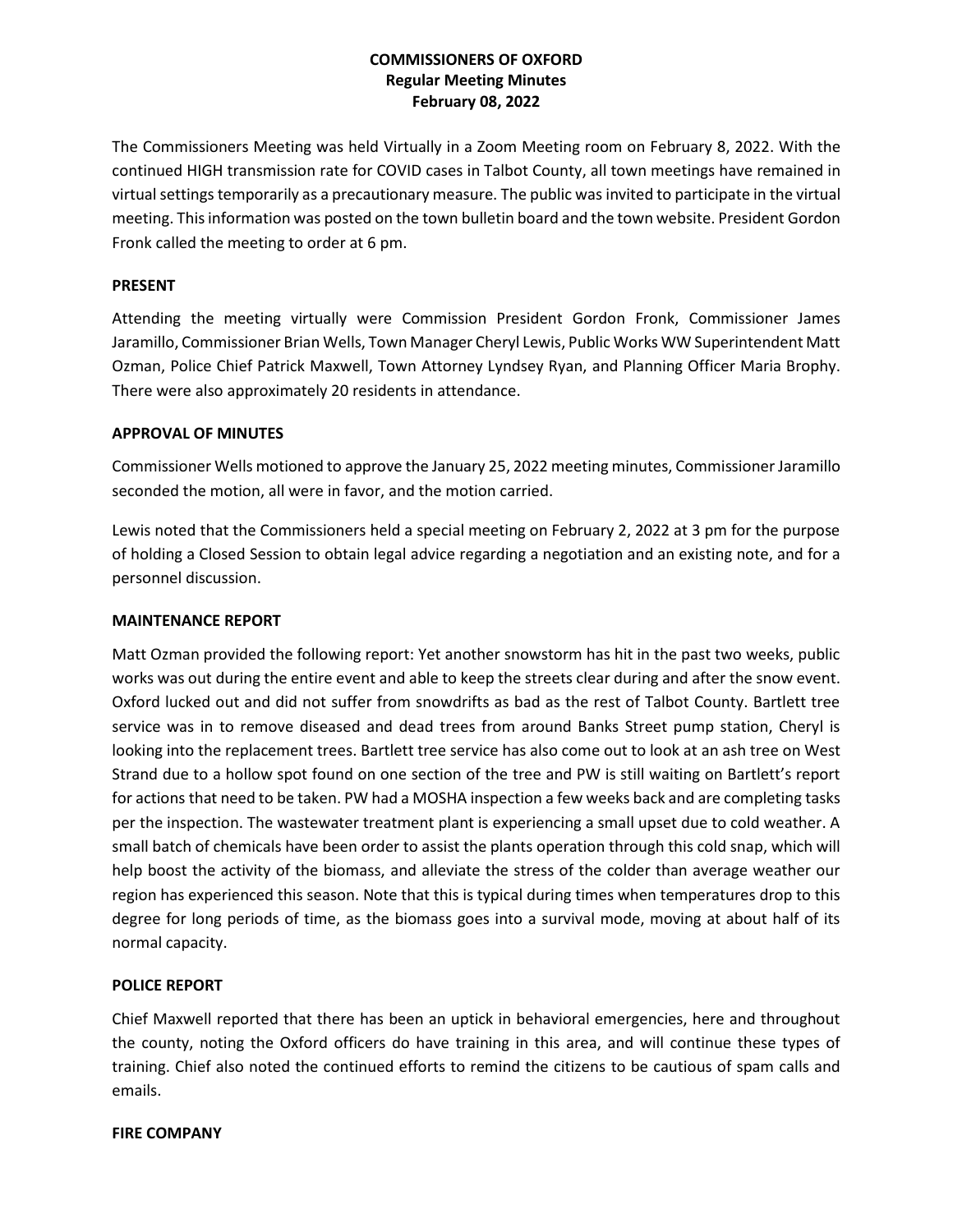Chief Graham Norbury proved the following report, noting that all though he did not have stats to present, call volumes for both fire and ems have been noticeably down compared to the holiday period. Area emergency departments are still very busy, but have been doing better at handling arrivals, with fewer incidences of excessive delays during patient handover from the ambulance to hospital staff.

Fire Company annual elections were held on Jan 13 and the following officers installed for 2022:

Line Officers: Graham Norbury - Chief; Mike Bell - Assistant Chief; Ron Anderson - Captain; Mike Greenhawk Jr - 1st Lieutenant; Dan Henning - 2nd Lieutenant; Tom Ray - 3rd Lieutenant; Steve Mroczek - Ambulance Captain; Trudy Norbury - Ambulance 1st Lieutenant; Mike Young - Ambulance 2nd Lieutenant; Stacy Dulin - Chief Engineer (assisted by Tom Bixler); Mike Greenhawk Sr - Assistant Chief Engineer.

Administrative Officers: Tim Kearns - President; Rachel Bane - Vice President; Eric Neustadt Sr - Secretary; Connie Greenhawk - Treasurer; Rick Schmitt - Trustee; Meg Stein - Trustee; Darrin Clem - Parliamentarian; Rev. Kevin Cross - Chaplain; Dr Phil Buescher - Surgeon; Steve Mroczek - County Association Delegate.

## **UNFINISHED BUSINESS**

President Fronk opened Commissioner discussion regarding Ordinance 2119 Acquisition of Certain Properties located at 101 High Street/200 Market Street, stating that having received extensive written and verbal comments in opposition to this purchase, commentary that he felt was voluminous and well considered, and represented a significant outpouring of citizen concern shedding light on the fact that the Ordinance is not in the best interest of the town at this time, that there was not sufficient evidence for support of the purchase of this land at the current price, and as such, he would entertain a motion to deny acceptance of Ordinance 2119. Commissioner Jaramillo motioned to deny Ordinance 2119, Commissioner Wells, seconded the motion. Commissioner Wells noted that although he still felt strongly that the empty lot would be a good addition to the town, he agreed that following public opinion, he could not support the current ordinance to purchase the properties pursuant to the terms in the Contract of Sale. Commissioner Jaramillo agreed that they had heard from the community and as elected officials, it was their duty to play an active role in following the desires of the citizens. A vote was called on the motion to deny Ordinance 2119, all were in favor, and the motion carried. Ordinance 2119 was not approved. President Fronk motioned to have Attorney Ryan notify the seller, that consistent with the contract, following the inability to pass the purchasing ordinance, the Commissioner would not be following through with the purchase. Commissioner Wells seconded the motion, all were in favor, and the motion carried.

#### **NEW BUSINESS**

Manager Lewis presented a final version of the purpose and structure for the Oxford Community Resilience Committee (CRC) for the Commissioners review, which was displayed on screen. She explained the purpose and intended startup of this informal committee, and following discussion, requested a motion to approve the 5-member committee structured as presented in the document and attached to these minutes. Commissioner Fronk motioned to approve the CRC, Commissioner Jaramillo seconded the motion, all were in favor, and the motion carried. Lewis further explained that two of the five seats, would be determined by position, Commissioner Liaison would be determined by the Commissioners, with Brian Wells currently offering to sit on the committee and the Town Planner, is currently Maria Brophy. Lewis stated that in consultation with Commissioner Wells, she was recommending the following citizens to fill the remaining three seats: Curt Reintsma, Jody Ware, and Tim Kearns. Commissioner Fronk motioned to